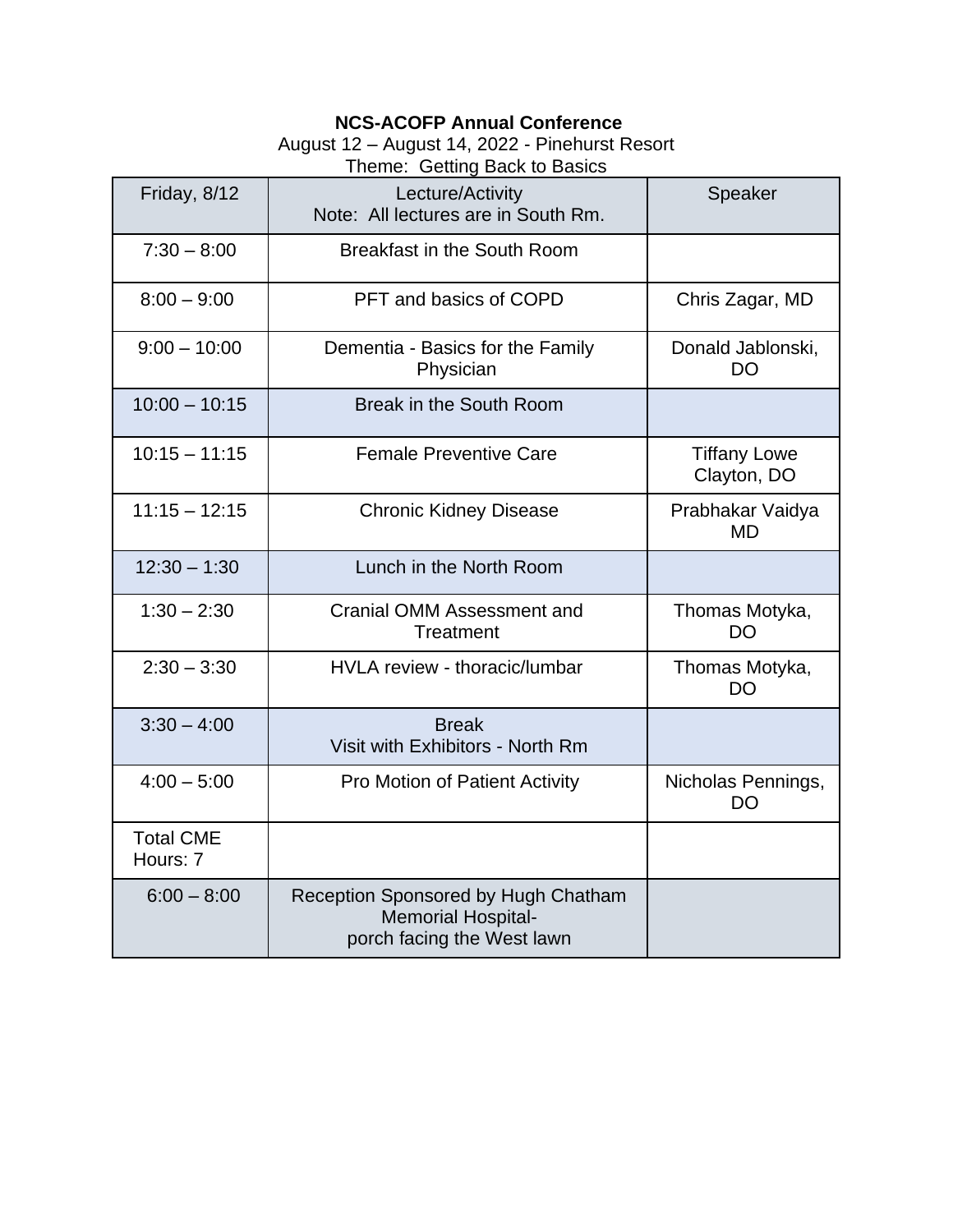| Saturday, 8/13  | Lecture/Activity                                                                                        | Speaker                                                                       | <b>Student Track</b>                                                                                                                  |
|-----------------|---------------------------------------------------------------------------------------------------------|-------------------------------------------------------------------------------|---------------------------------------------------------------------------------------------------------------------------------------|
| $7:30 - 8:00$   | <b>Breakfast-</b><br>Cardinal<br><b>Ballroom</b>                                                        | <b>Breakfast</b><br>Sponsored by<br><b>Avance Care</b>                        | <b>Breakfast-Cardinal</b><br><b>Ballroom</b>                                                                                          |
| $8:00 - 9:00$   | GI update<br>(colorectal<br>screening)                                                                  | <b>Nicholas</b><br>Crews, MD                                                  | <b>Students attend lecture</b><br>in South Rm.                                                                                        |
| $9:00 - 10:00$  | Diabetes -<br>Selecting the<br><b>Best</b><br><b>Medications</b>                                        | Kira Harris,<br>PharmD                                                        | <b>Students attend lecture</b><br>in South Rm.                                                                                        |
| $10:00 - 11:00$ | Poster Event -<br>Cardinal<br><b>Ballroom</b><br><b>Break in Exhibit</b><br>Hall - North<br>Room        |                                                                               | Students attend poster<br>event                                                                                                       |
| $11:00 - 12:00$ | <b>TBD</b>                                                                                              | Possibly<br><b>NCMB</b><br>speaker-<br>request<br>submitted to<br>NC Med. Bd. | <b>Resident Panel (Students</b><br>send questions in<br>advance)/Lecture in<br>Olmstead                                               |
| $12:00 - 1:30$  | Lunch and<br>Membership<br>Meeting/Poster<br><b>Event</b><br><b>Awards- Cardinal</b><br><b>Ballroom</b> |                                                                               | <b>Students attend Lunch</b><br>in Cardinal                                                                                           |
| $1:30 - 2:30$   | Headache<br>Physiology and<br><b>OMT</b>                                                                | Eric Gish, DO                                                                 | <b>Case Review Session</b><br>(Novant Physician and<br>Elec.)/Lecture in Olmstead                                                     |
| $2:30 - 3:30$   | <b>OMT</b> in pediatrics                                                                                | Gretchen<br>Inkumsah, DO                                                      | Residency program will<br>lead a workshop, perhaps<br>injections, skin<br>procedures, US, or<br>something else that is<br>interactive |